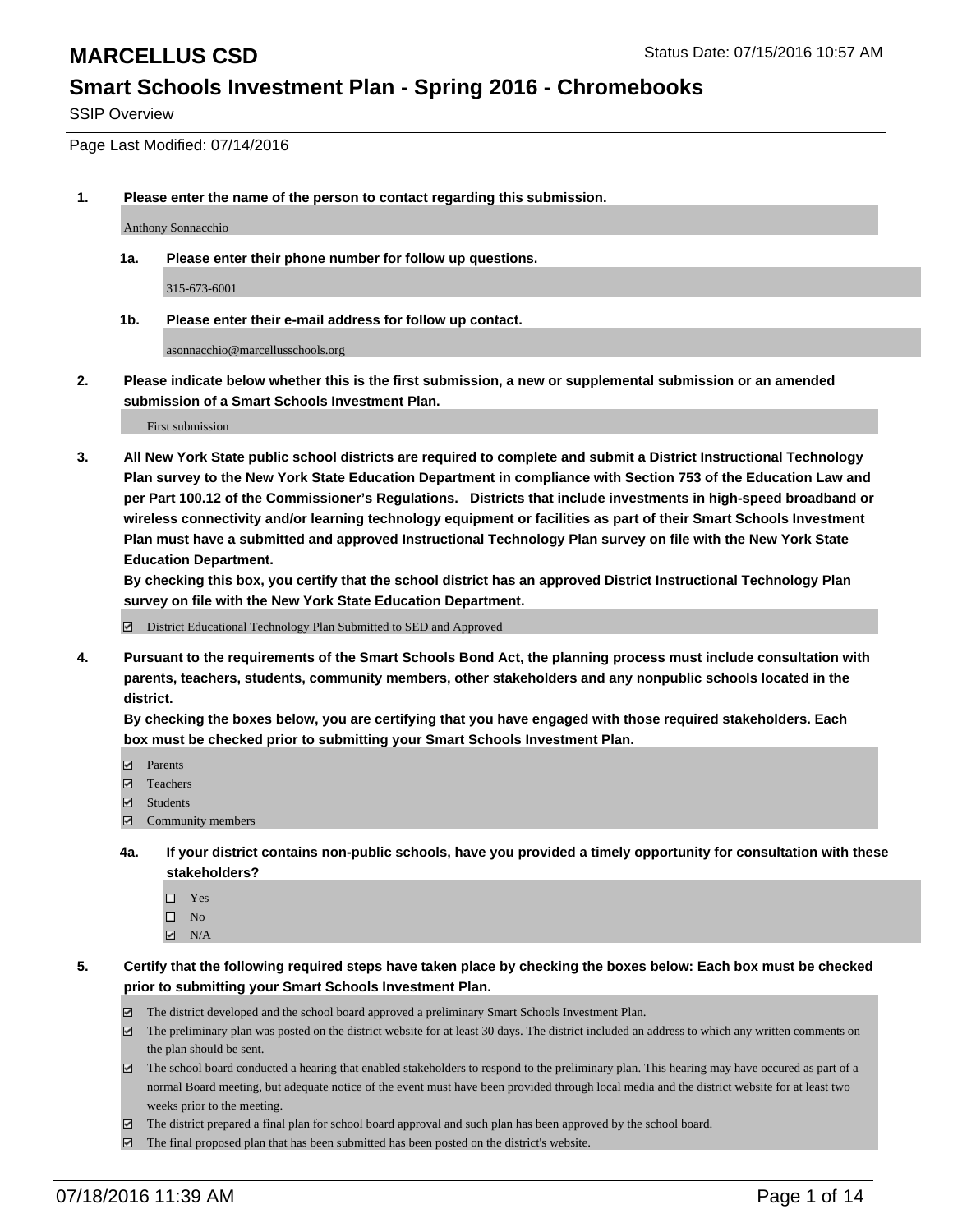SSIP Overview

Page Last Modified: 07/14/2016

**5a. Please upload the proposed Smart Schools Investment Plan (SSIP) that was posted on the district's website. Note that this should be different than your recently submitted Educational Technology Survey. The Final SSIP, as approved by the School Board, should also be posted on the website and remain there during the course of the projects contained therein.**

Smart Schools Investment Plan - Classroom Learning Technology.pdf

**6. Please enter an estimate of the total number of students and staff that will benefit from this Smart Schools Investment Plan based on the cumulative projects submitted to date.**

893

**7. An LEA/School District may partner with one or more other LEA/School Districts to form a consortium to pool Smart Schools Bond Act funds for a project that meets all other Smart School Bond Act requirements. Each school district participating in the consortium will need to file an approved Smart Schools Investment Plan for the project and submit a signed Memorandum of Understanding that sets forth the details of the consortium including the roles of each respective district.**

 $\Box$  The district plans to participate in a consortium to partner with other school district(s) to implement a Smart Schools project.

### **8. Please enter the name and 6-digit SED Code for each LEA/School District participating in the Consortium.**

| Partner LEA/District | <b>ISED BEDS Code</b> |
|----------------------|-----------------------|
| (No Response)        | (No Response)         |

**9. Please upload a signed Memorandum of Understanding with all of the participating Consortium partners.** (No Response)

**10. Your district's Smart Schools Bond Act Allocation is:**

\$1,121,225

**11. Enter the budget sub-allocations by category that you are submitting for approval at this time. If you are not budgeting SSBA funds for a category, please enter 0 (zero.) If the value entered is \$0, you will not be required to complete that survey question.**

|                                       | Sub-        |
|---------------------------------------|-------------|
|                                       | Allocations |
| <b>School Connectivity</b>            | 0           |
| Connectivity Projects for Communities | $\Omega$    |
| Classroom Technology                  | 163,574     |
| Pre-Kindergarten Classrooms           | $\Omega$    |
| Replace Transportable Classrooms      | 0           |
| High-Tech Security Features           | 0           |
| Totals:                               | 163,574.00  |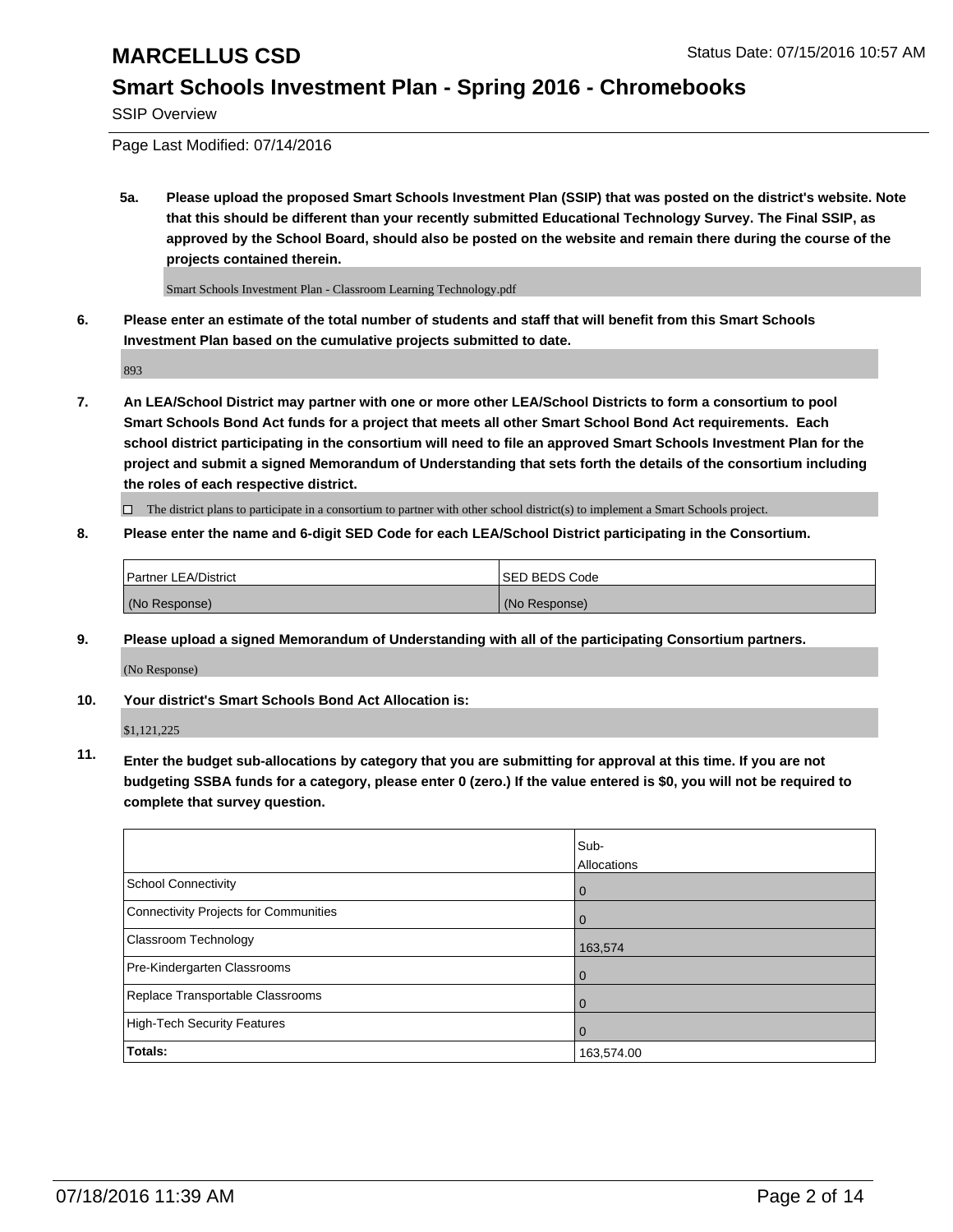School Connectivity

Page Last Modified: 07/14/2016

- **1. In order for students and faculty to receive the maximum benefit from the technology made available under the Smart Schools Bond Act, their school buildings must possess sufficient connectivity infrastructure to ensure that devices can be used during the school day. Smart Schools Investment Plans must demonstrate that:**
	- **sufficient infrastructure that meets the Federal Communications Commission's 100 Mbps per 1,000 students standard currently exists in the buildings where new devices will be deployed, or**
	- **is a planned use of a portion of Smart Schools Bond Act funds, or**
	- **is under development through another funding source.**

**Smart Schools Bond Act funds used for technology infrastructure or classroom technology investments must increase the number of school buildings that meet or exceed the minimum speed standard of 100 Mbps per 1,000 students and staff within 12 months. This standard may be met on either a contracted 24/7 firm service or a "burstable" capability. If the standard is met under the burstable criteria, it must be:**

**1. Specifically codified in a service contract with a provider, and**

**2. Guaranteed to be available to all students and devices as needed, particularly during periods of high demand, such as computer-based testing (CBT) periods.**

**Please describe how your district already meets or is planning to meet this standard within 12 months of plan submission.**

(No Response)

- **1a. If a district believes that it will be impossible to meet this standard within 12 months, it may apply for a waiver of this requirement, as described on the Smart Schools website. The waiver must be filed and approved by SED prior to submitting this survey.**
	- $\Box$  By checking this box, you are certifying that the school district has an approved waiver of this requirement on file with the New York State Education Department.
- **2. Connectivity Speed Calculator (Required)**

|                         | l Number of<br><b>Students</b> | Multiply by<br>100 Kbps | Divide by 1000 Current Speed<br>to Convert to<br>Reauired<br>Speed in Mb | lin Mb           | Expected<br>Speed to be<br>Attained Within   Required<br>12 Months | <b>Expected Date</b><br><b>When</b><br>Speed Will be<br>l Met |
|-------------------------|--------------------------------|-------------------------|--------------------------------------------------------------------------|------------------|--------------------------------------------------------------------|---------------------------------------------------------------|
| <b>Calculated Speed</b> | (No<br>Response)               | (No Response)           | (No<br>Response)                                                         | (No<br>Response) | (No<br>Response)                                                   | l (No<br>Response)                                            |

### **3. Describe how you intend to use Smart Schools Bond Act funds for high-speed broadband and/or wireless connectivity projects in school buildings.**

(No Response)

**4. Describe the linkage between the district's District Instructional Technology Plan and the proposed projects. (There should be a link between your response to this question and your response to Question 1 in Part E. Curriculum and Instruction "What are the district's plans to use digital connectivity and technology to improve teaching and learning?)**

(No Response)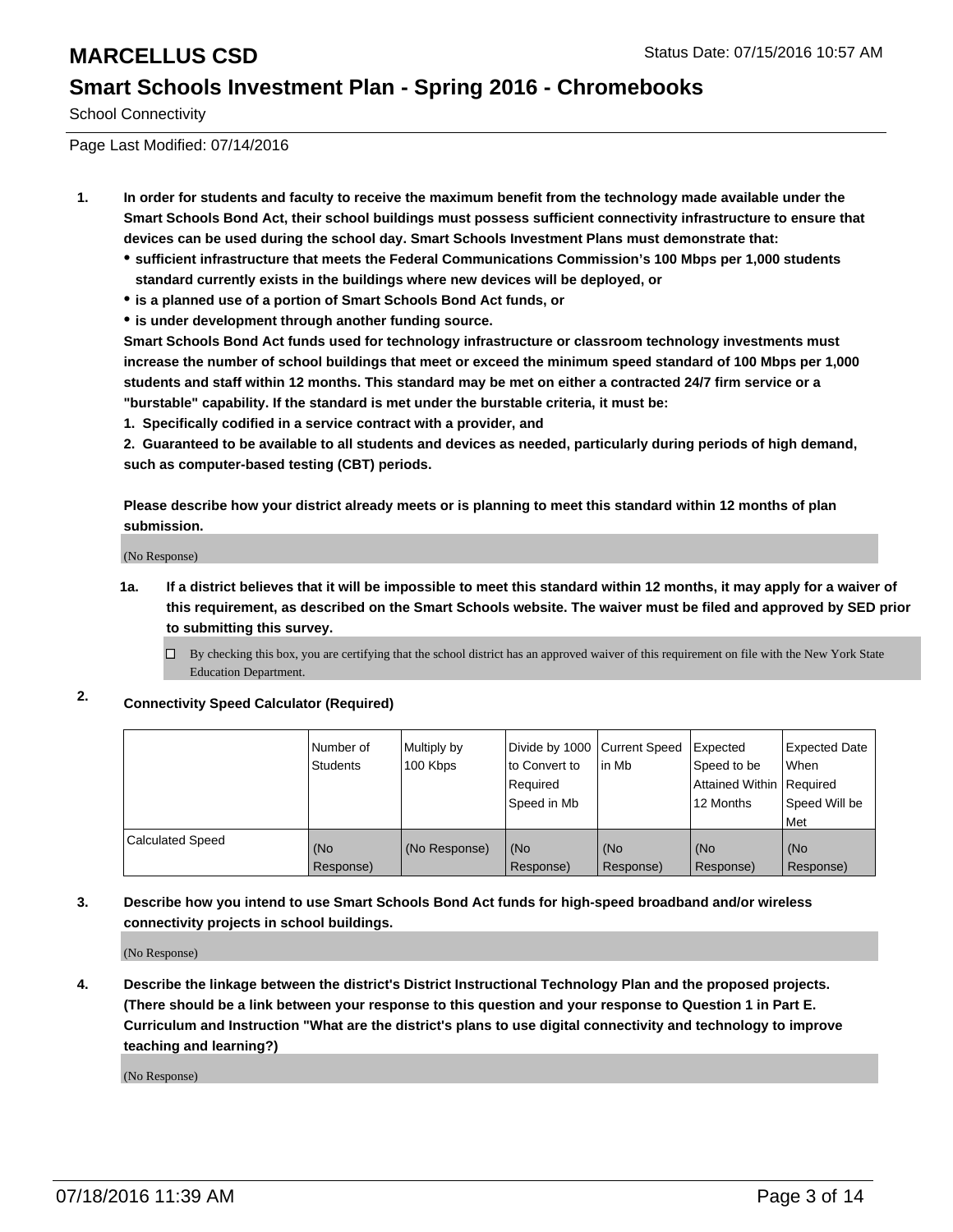School Connectivity

Page Last Modified: 07/14/2016

**5. If the district wishes to have students and staff access the Internet from wireless devices within the school building, or in close proximity to it, it must first ensure that it has a robust Wi-Fi network in place that has sufficient bandwidth to meet user demand.**

**Please describe how you have quantified this demand and how you plan to meet this demand.**

(No Response)

**6. As indicated on Page 5 of the guidance, the Office of Facilities Planning will have to conduct a preliminary review of all capital projects, including connectivity projects.**

| Project Number |  |
|----------------|--|
| (No Response)  |  |

**7. Certain high-tech security and connectivity infrastructure projects may be eligible for an expedited review process as determined by the Office of Facilities Planning.**

**Was your project deemed eligible for streamlined review?**

(No Response)

**8. Include the name and license number of the architect or engineer of record.**

| <b>Name</b>   | License Number |
|---------------|----------------|
| (No Response) | (No Response)  |

**9. If you are submitting an allocation for School Connectivity complete this table. Note that the calculated Total at the bottom of the table must equal the Total allocation for this category that you entered in the SSIP Overview overall budget.** 

|                                            | Sub-          |
|--------------------------------------------|---------------|
|                                            | Allocation    |
| Network/Access Costs                       | (No Response) |
| <b>Outside Plant Costs</b>                 | (No Response) |
| School Internal Connections and Components | (No Response) |
| Professional Services                      | (No Response) |
| Testing                                    | (No Response) |
| <b>Other Upfront Costs</b>                 | (No Response) |
| <b>Other Costs</b>                         | (No Response) |
| Totals:                                    |               |

| Select the allowable expenditure | Item to be purchased | Quantity      | Cost per Item | <b>Total Cost</b> |
|----------------------------------|----------------------|---------------|---------------|-------------------|
| type.                            |                      |               |               |                   |
| Repeat to add another item under |                      |               |               |                   |
| each type.                       |                      |               |               |                   |
| (No Response)                    | (No Response)        | (No Response) | (No Response) | (No Response)     |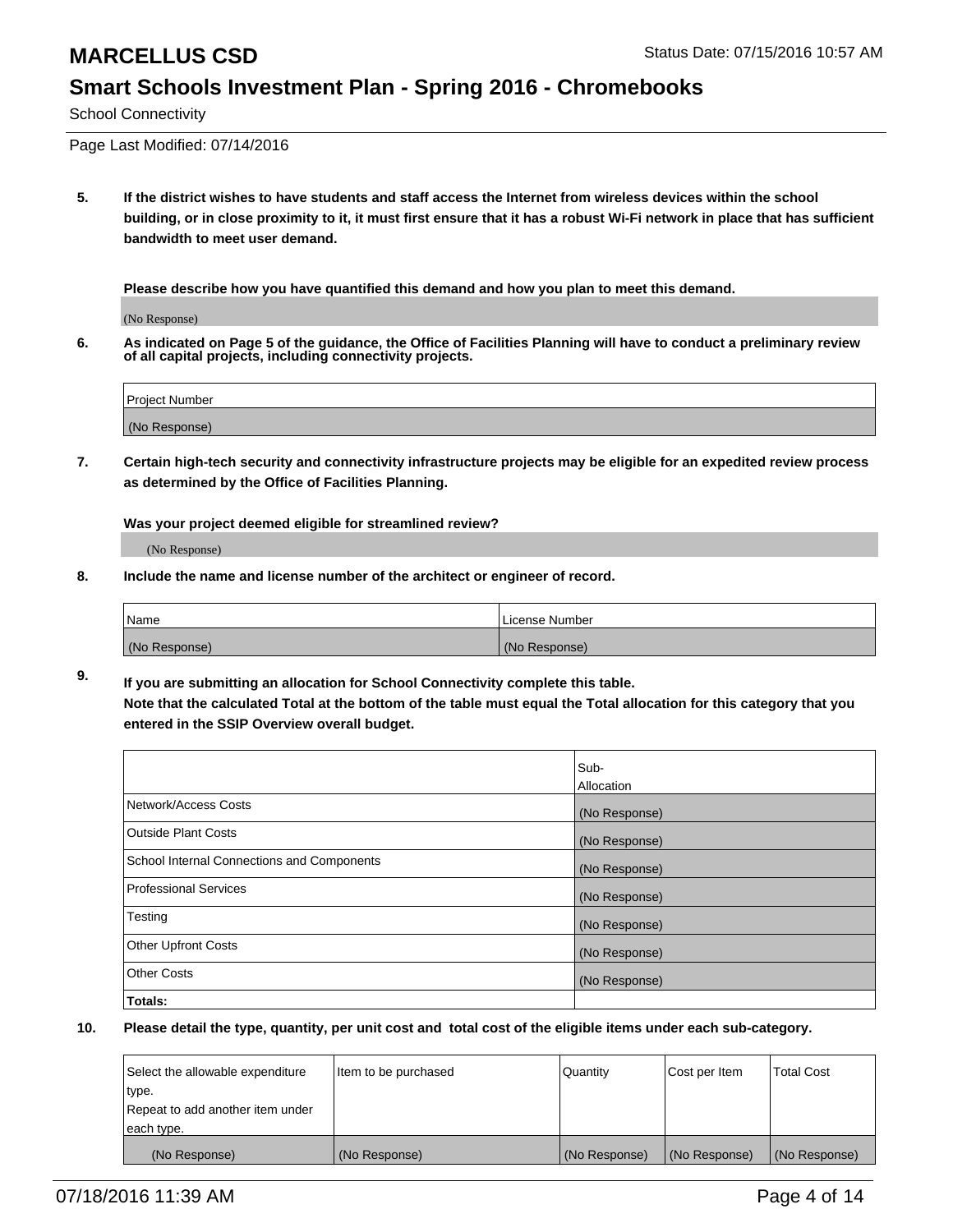Community Connectivity (Broadband and Wireless)

Page Last Modified: 07/14/2016

**1. Describe how you intend to use Smart Schools Bond Act funds for high-speed broadband and/or wireless connectivity projects in the community.**

(No Response)

**2. Please describe how the proposed project(s) will promote student achievement and increase student and/or staff access to the Internet in a manner that enhances student learning and/or instruction outside of the school day and/or school building.**

(No Response)

**3. Community connectivity projects must comply with all the necessary local building codes and regulations (building and related permits are not required prior to plan submission).**

 $\Box$  I certify that we will comply with all the necessary local building codes and regulations.

**4. Please describe the physical location of the proposed investment.**

(No Response)

**5. Please provide the initial list of partners participating in the Community Connectivity Broadband Project, along with their Federal Tax Identification (Employer Identification) number.**

| Project Partners | <b>IFederal ID#</b> |
|------------------|---------------------|
| (No Response)    | (No Response)       |

**6. If you are submitting an allocation for Community Connectivity, complete this table. Note that the calculated Total at the bottom of the table must equal the Total allocation for this category that you**

**entered in the SSIP Overview overall budget.**

|                             | Sub-Allocation |
|-----------------------------|----------------|
| Network/Access Costs        | (No Response)  |
| <b>Outside Plant Costs</b>  | (No Response)  |
| Tower Costs                 | (No Response)  |
| Customer Premises Equipment | (No Response)  |
| Professional Services       | (No Response)  |
| Testing                     | (No Response)  |
| <b>Other Upfront Costs</b>  | (No Response)  |
| Other Costs                 | (No Response)  |
| Totals:                     |                |

| Select the allowable expenditure | Item to be purchased | Quantity      | Cost per Item | <b>Total Cost</b> |
|----------------------------------|----------------------|---------------|---------------|-------------------|
| type.                            |                      |               |               |                   |
| Repeat to add another item under |                      |               |               |                   |
| each type.                       |                      |               |               |                   |
| (No Response)                    | (No Response)        | (No Response) | (No Response) | (No Response)     |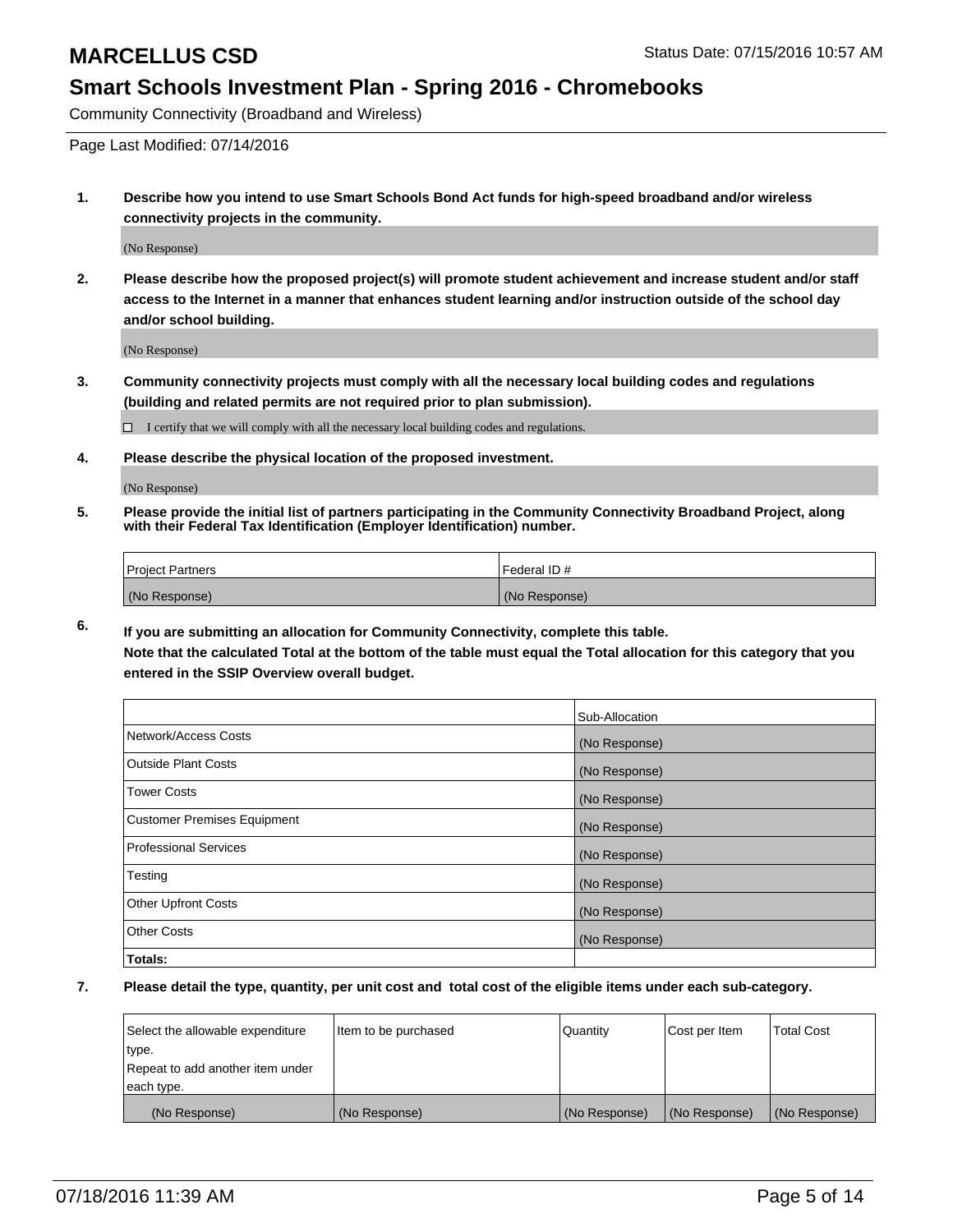Classroom Learning Technology

Page Last Modified: 07/14/2016

**1. In order for students and faculty to receive the maximum benefit from the technology made available under the Smart Schools Bond Act, their school buildings must possess sufficient connectivity infrastructure to ensure that devices can be used during the school day. Smart Schools Investment Plans must demonstrate that sufficient infrastructure that meets the Federal Communications Commission's 100 Mbps per 1,000 students standard currently exists in the buildings where new devices will be deployed, or is a planned use of a portion of Smart Schools Bond Act funds, or is under development through another funding source.**

**Smart Schools Bond Act funds used for technology infrastructure or classroom technology investments must increase the number of school buildings that meet or exceed the minimum speed standard of 100 Mbps per 1,000 students and staff within 12 months. This standard may be met on either a contracted 24/7 firm service or a "burstable" capability. If the standard is met under the burstable criteria, it must be:**

**1. Specifically codified in a service contract with a provider, and**

**2. Guaranteed to be available to all students and devices as needed, particularly during periods of high demand, such as computer-based testing (CBT) periods.**

**Please describe how your district already meets or is planning to meet this standard within 12 months of plan submission.**

In order to accommodate the additional devices, we have purchased additional bandwidth for September 1, 2016.

- **1a. If a district believes that it will be impossible to meet this standard within 12 months, it may apply for a waiver of this requirement, as described on the Smart Schools website. The waiver must be filed and approved by SED prior to submitting this survey.**
	- $\Box$  By checking this box, you are certifying that the school district has an approved waiver of this requirement on file with the New York State Education Department.

### **2. Connectivity Speed Calculator (Required)**

|                         | l Number of<br><b>Students</b> | Multiply by<br>100 Kbps | Divide by 1000 Current Speed<br>Ito Convert to<br>Required<br>Speed in Mb | lin Mb | <b>I</b> Expected<br>Speed to be<br>Attained Within   Required<br>12 Months | Expected Date<br>l When<br>Speed Will be<br>l Met |
|-------------------------|--------------------------------|-------------------------|---------------------------------------------------------------------------|--------|-----------------------------------------------------------------------------|---------------------------------------------------|
| <b>Calculated Speed</b> | 1,667                          | 166,700                 | 166.7                                                                     | 150    | 200                                                                         | 9/1/2016                                          |

**3. If the district wishes to have students and staff access the Internet from wireless devices within the school building, or in close proximity to it, it must first ensure that it has a robust Wi-Fi network in place that has sufficient bandwidth to meet user demand.**

**Please describe how you have quantified this demand and how you plan to meet this demand.**

The district completed installation of a robust WiFi network in January 2015 that exceeds potential bandwidth requirements of classroom spaces. Each classroom access point accommodates speeds approaching 1 gigabit. The WiFi network was designed for a "Bring Your Own Device" environment, and we were able to take advantage of the latest WiFi technologies including the 802.11 AC wireless standard technology.

**4. All New York State public school districts are required to complete and submit an Instructional Technology Plan survey to the New York State Education Department in compliance with Section 753 of the Education Law and per Part 100.12 of the Commissioner's Regulations.**

**Districts that include educational technology purchases as part of their Smart Schools Investment Plan must have a submitted and approved Instructional Technology Plan survey on file with the New York State Education Department.**

By checking this box, you are certifying that the school district has an approved Instructional Technology Plan survey on file with the New York State Education Department.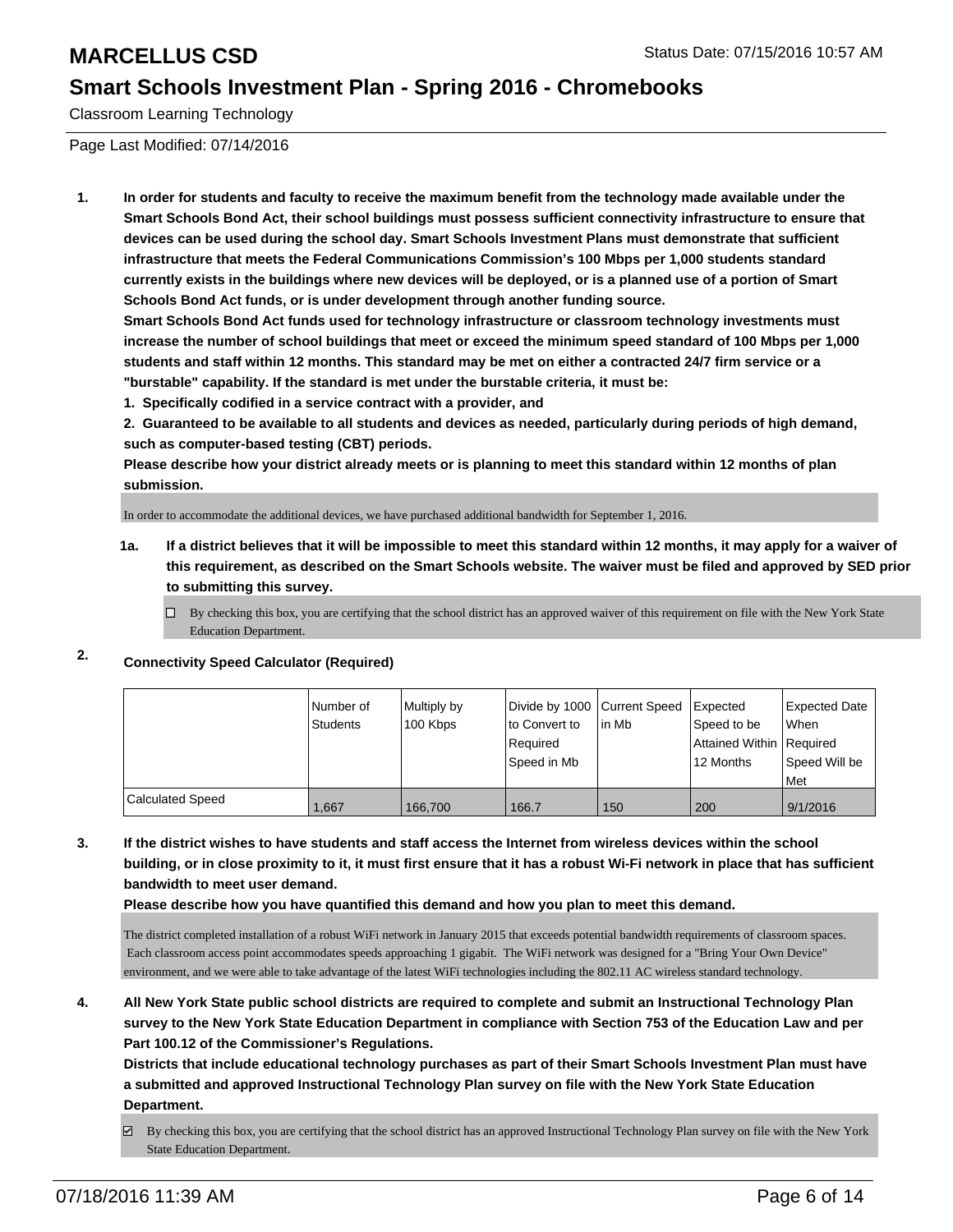Classroom Learning Technology

Page Last Modified: 07/14/2016

**5. Describe the devices you intend to purchase and their compatibility with existing or planned platforms or systems. Specifically address the adequacy of each facility's electrical, HVAC and other infrastructure necessary to install and support the operation of the planned technology.**

We plan to purchase Acer R 11 C738T C44Z Touchscreen Chromebooks which integrate seamlessly with our current infrastructure.

- **6. Describe how the proposed technology purchases will:**
	- **> enhance differentiated instruction;**
	- **> expand student learning inside and outside the classroom;**
	- **> benefit students with disabilities and English language learners; and**
	- **> contribute to the reduction of other learning gaps that have been identified within the district.**

**The expectation is that districts will place a priority on addressing the needs of students who struggle to succeed in a rigorous curriculum. Responses in this section should specifically address this concern and align with the district's Instructional Technology Plan (in particular Question 2 of E. Curriculum and Instruction: "Does the district's instructional technology plan address the needs of students with disabilities to ensure equitable access to instruction, materials and assessments?" and Question 3 of the same section: "Does the district's instructional technology plan address the provision of assistive technology specifically for students with disabilities to ensure access to and participation in the general curriculum?"**

Teachers differentiate instruction by selecting appropriate and targeted instructional tools for reaching students with different learning modalities. In addition to current methods, teachers will be able to select from a plethora of Google Apps for Education as well as mediarich, interactive web resources in order to provide the most meaningful assignments for all students. Videos are often used as reinforcement or for preteaching. Teachers are able to meet student accommodations and modify assignments when necessary. For example, using adaptive practice websites students can practice at their own level.

Our planned 1:1 Chromebook initiative for 3rd 8th grade will break down the walls of the traditional classroom. All classroom teachers will utilize the power of web based learning management system, Google Classroom, to distribute assignments and class work, creating a Blended Learning environment. With each student having their own chromebook they can work realtime instead of just watching or listening. Student will have more control over their learning as well as the ability to access classroom resources and continue working on collaborative projects beyond the school day. Students are engaged when using the chromebooks which makes them more motivated to learn.

Students will have access to assistive technology in their classrooms without having to go to alternative sites to access speech to text and text to speech software. ENL students will have ready access to google translate and definitions of vocabulary words as they are reading and learning, rather than accessing these resources later after instruction. Both students will haveaccess to Google Classroom and notes, and be able to modify the notes to meet their learning needs as the instruction takes place.

The writing process and revision process is a learning gap identified within the district. Use of chromebooks and their grammar and editing features will assist students in identifying weakness in writing and provide a model for students to use to improve writing. We have identified students at the upper grades who are reading below grade level, and google read and write will allow all students access to this tool to increase reading comprehension and

understanding of the material presented.

**7. Where appropriate, describe how the proposed technology purchases will enhance ongoing communication with parents and other stakeholders and help the district facilitate technology-based regional partnerships, including distance learning and other efforts.**

The proposed technology purchases will enhance ongoing communication with parents and other stakeholders and help the district facilitate technologybased regional partnerships, including distance learning and other efforts via Google Classroom, web cams, email, and preplanned distance learning activities offered through the school library and OCM BOCES.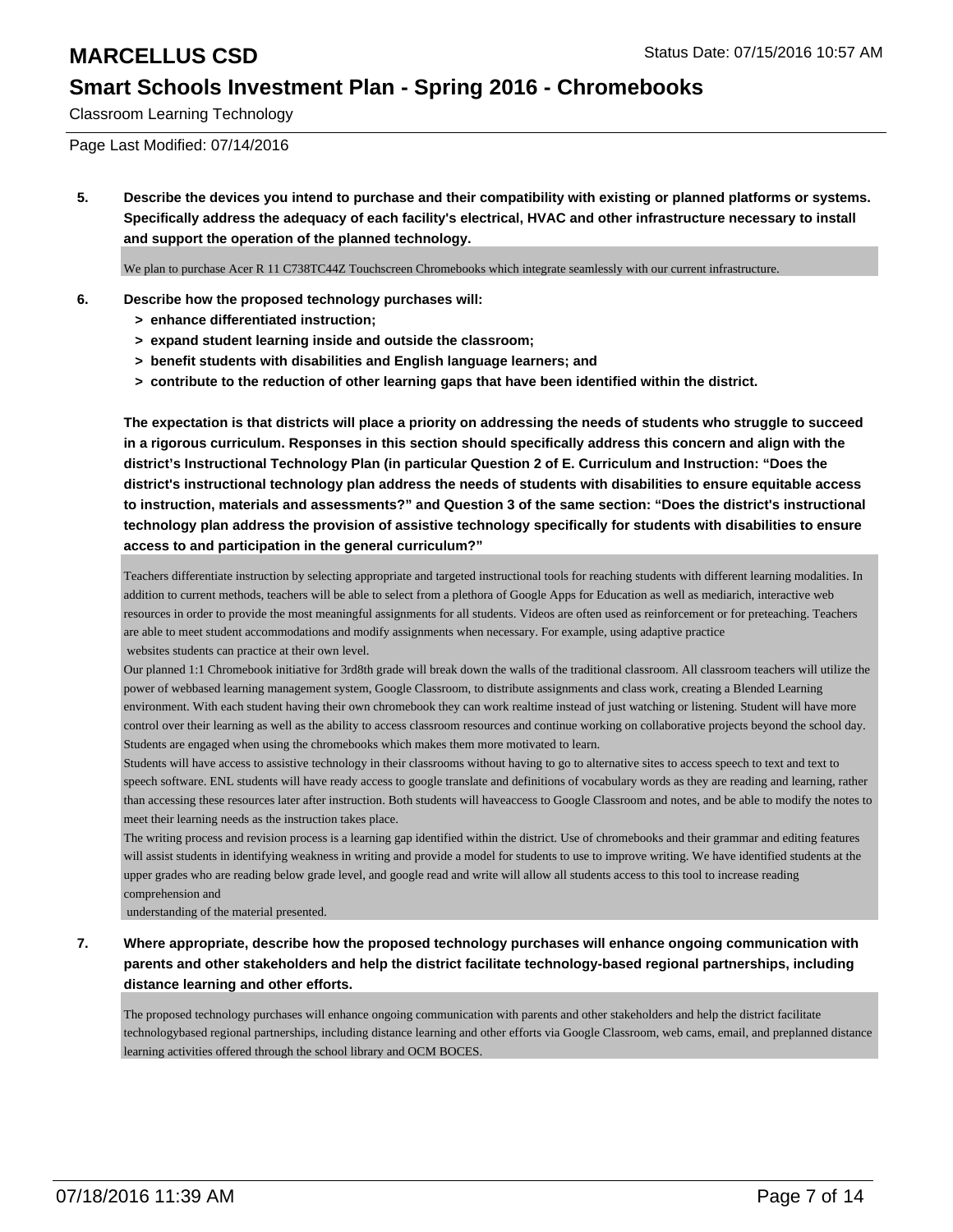Classroom Learning Technology

Page Last Modified: 07/14/2016

**8. Describe the district's plan to provide professional development to ensure that administrators, teachers and staff can employ the technology purchased to enhance instruction successfully.**

**Note: This response should be aligned and expanded upon in accordance with your district's response to Question 1 of F. Professional Development of your Instructional Technology Plan: "Please provide a summary of professional development offered to teachers and staff, for the time period covered by this plan, to support technology to enhance teaching and learning. Please include topics, audience and method of delivery within your summary."**

Teachers will follow our successful Blended Learning Pilot implementation plan. They will attend a full day of Blended Learning professional development in the summer of 2016 and be expected to attend monthly followup and support meetings during the school year. A member of the Central New York Regional Information Centers Instructional Technology and Design team is on site 2 days each week to provide instructional technology training sessions as well as coaching/modeling for teachers. Teacher Technology Mentors are in place to provide monthly followup meetings as well as dayto day support for their peers.

Topics to be addressed in the Summe 2016 professional development workshops include:

- Instructing teachers on use of Google Classroom (https://**classroom**.**google**.com/)
- Publishing assignments in Google Classroom
- Parent communication using Google Classroom
- Providing student feedback using Google Classroom
- Promoting student collaboration using Google Classroom
- Instructional application of Google Docs/Sheets/Slides
- Other applications available on your Chromebook
- Accessing and using Web 2.0 applications on Chromebooks
- Classroom management strategies for implementation of a 1:1 instructional technology program
- **9. Districts must contact the SUNY/CUNY teacher preparation program that supplies the largest number of the district's new teachers to request advice on innovative uses and best practices at the intersection of pedagogy and educational technology.**
	- $\boxtimes$  By checking this box, you certify that you have contacted the SUNY/CUNY teacher preparation program that supplies the largest number of your new teachers to request advice on these issues.
	- **9a. Please enter the name of the SUNY or CUNY Institution that you contacted.**

(No Response)

**9b. Enter the primary Institution phone number.**

(No Response)

**9c. Enter the name of the contact person with whom you consulted and/or will be collaborating with on innovative uses of technology and best practices.**

(No Response)

**10. A district whose Smart Schools Investment Plan proposes the purchase of technology devices and other hardware must account for nonpublic schools in the district.**

**Are there nonpublic schools within your school district?**

□ Yes

 $\boxdot$  No

**11. Nonpublic Classroom Technology Loan Calculator The Smart Schools Bond Act provides that any Classroom Learning Technology purchases made using Smart**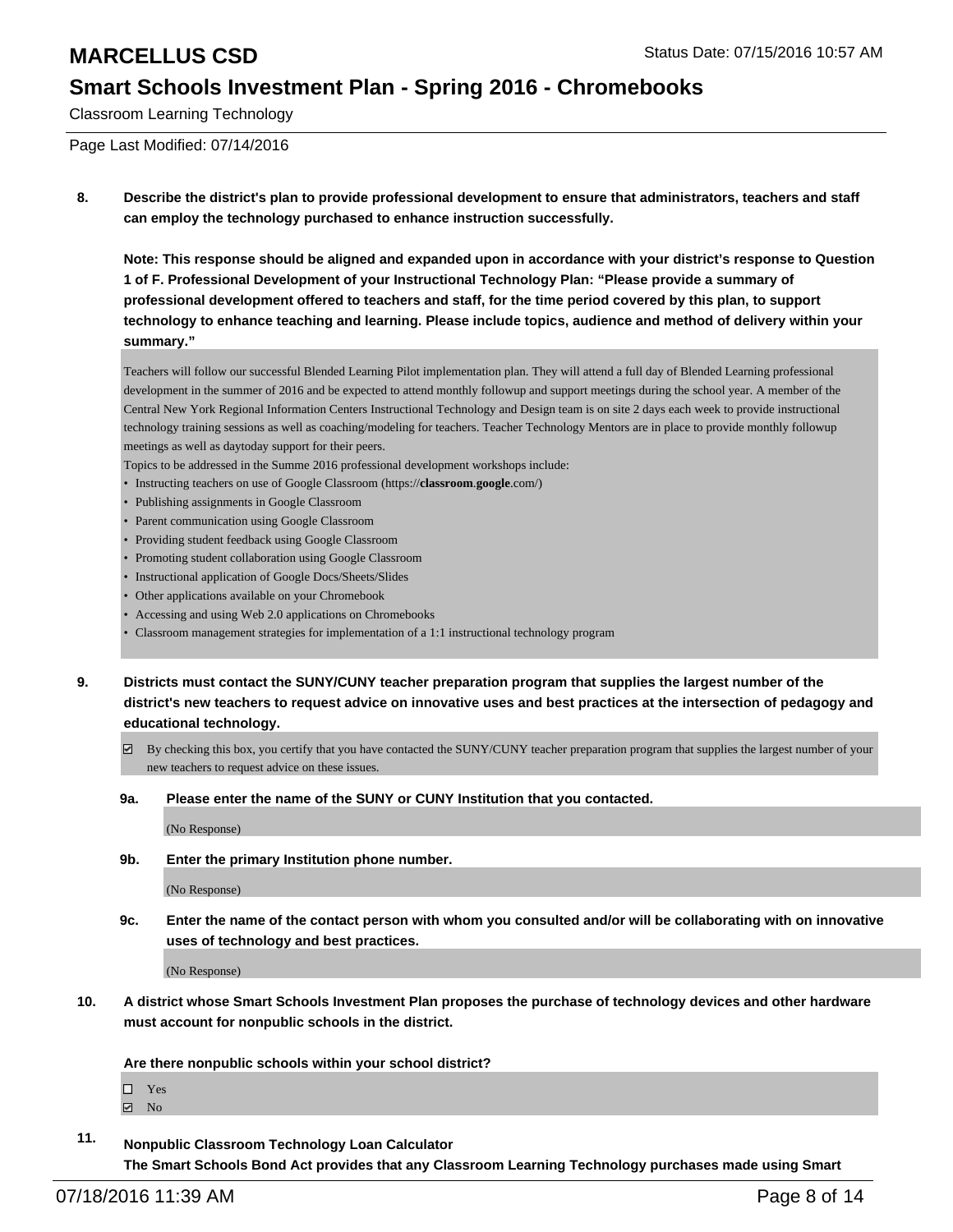Classroom Learning Technology

Page Last Modified: 07/14/2016

**Schools funds shall be lent, upon request, to nonpublic schools in the district. However, no school district shall be required to loan technology in amounts greater than the total obtained and spent on technology pursuant to the Smart Schools Bond Act and the value of such loan may not exceed the total of \$250 multiplied by the nonpublic school enrollment in the base year at the time of enactment. See:**

**http://www.p12.nysed.gov/mgtserv/smart\_schools/docs/Smart\_Schools\_Bond\_Act\_Guidance\_04.27.15\_Final.pdf.**

|                                         | 1. Classroom<br>Technology<br>Sub-allocation | 2. Public<br>Enrollment<br>$(2014-15)$ | 3. Nonpublic<br><b>Enrollment</b><br>$(2014 - 15)$ | l 4. Sum of<br>Public and<br>l Nonpublic<br>Enrollment                | 5. Total Per<br>Pupil Sub-<br>lallocation | 6. Total<br>Nonpublic Loan<br>Amount |
|-----------------------------------------|----------------------------------------------|----------------------------------------|----------------------------------------------------|-----------------------------------------------------------------------|-------------------------------------------|--------------------------------------|
| Calculated Nonpublic Loan<br>l Amount i | (No Response)                                |                                        |                                                    | (No Response) (No Response) (No Response) (No Response) (No Response) |                                           |                                      |

**12. To ensure the sustainability of technology purchases made with Smart Schools funds, districts must demonstrate a long-term plan to maintain and replace technology purchases supported by Smart Schools Bond Act funds. This sustainability plan shall demonstrate a district's capacity to support recurring costs of use that are ineligible for Smart Schools Bond Act funding such as device maintenance, technical support, Internet and wireless fees, maintenance of hotspots, staff professional development, building maintenance and the replacement of incidental items. Further, such a sustainability plan shall include a long-term plan for the replacement of purchased devices and equipment at the end of their useful life with other funding sources.**

 $\boxdot$  By checking this box, you certify that the district has a sustainability plan as described above.

**13. Districts must ensure that devices purchased with Smart Schools Bond funds will be distributed, prepared for use, maintained and supported appropriately. Districts must maintain detailed device inventories in accordance with generally accepted accounting principles.**

By checking this box, you certify that the district has a distribution and inventory management plan and system in place.

**14. If you are submitting an allocation for Classroom Learning Technology complete this table. Note that the calculated Total at the bottom of the table must equal the Total allocation for this category that you entered in the SSIP Overview overall budget.**

|                          | Sub-Allocation |
|--------------------------|----------------|
| Interactive Whiteboards  | (No Response)  |
| Computer Servers         | (No Response)  |
| <b>Desktop Computers</b> | (No Response)  |
| <b>Laptop Computers</b>  | 163,574        |
| <b>Tablet Computers</b>  | (No Response)  |
| <b>Other Costs</b>       | (No Response)  |
| Totals:                  | 163,574.00     |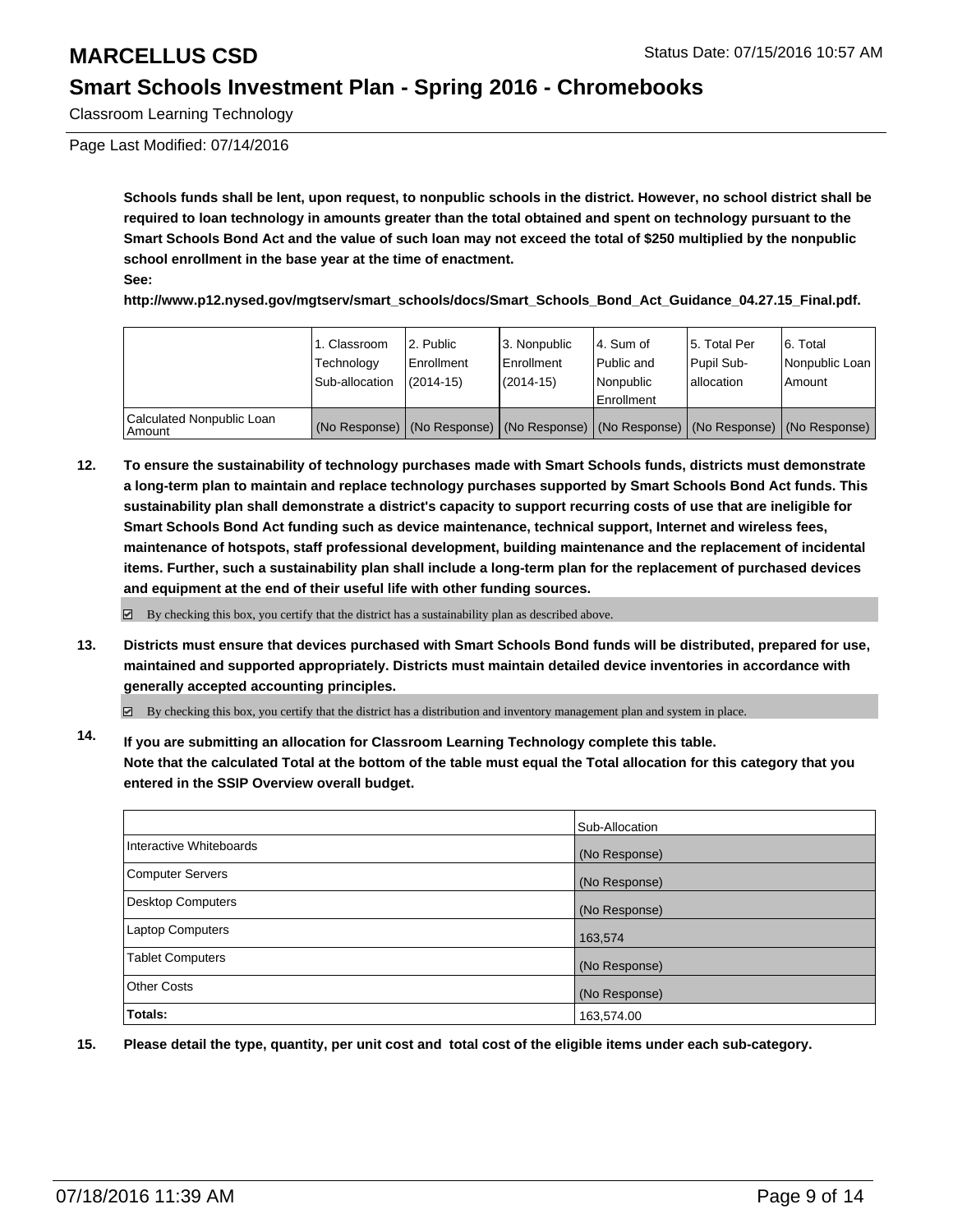# **MARCELLUS CSD** Status Date: 07/15/2016 10:57 AM

# **Smart Schools Investment Plan - Spring 2016 - Chromebooks**

Classroom Learning Technology

Page Last Modified: 07/14/2016

| Select the allowable expenditure | I tem to be Purchased                           | Quantity | Cost per Item | <b>Total Cost</b> |
|----------------------------------|-------------------------------------------------|----------|---------------|-------------------|
| type.                            |                                                 |          |               |                   |
| Repeat to add another item under |                                                 |          |               |                   |
| each type.                       |                                                 |          |               |                   |
| <b>Laptop Computers</b>          | Acer R 11 C738T-C44Z Touchscreen<br>Chromebooks | 566      | 289           | 163.574           |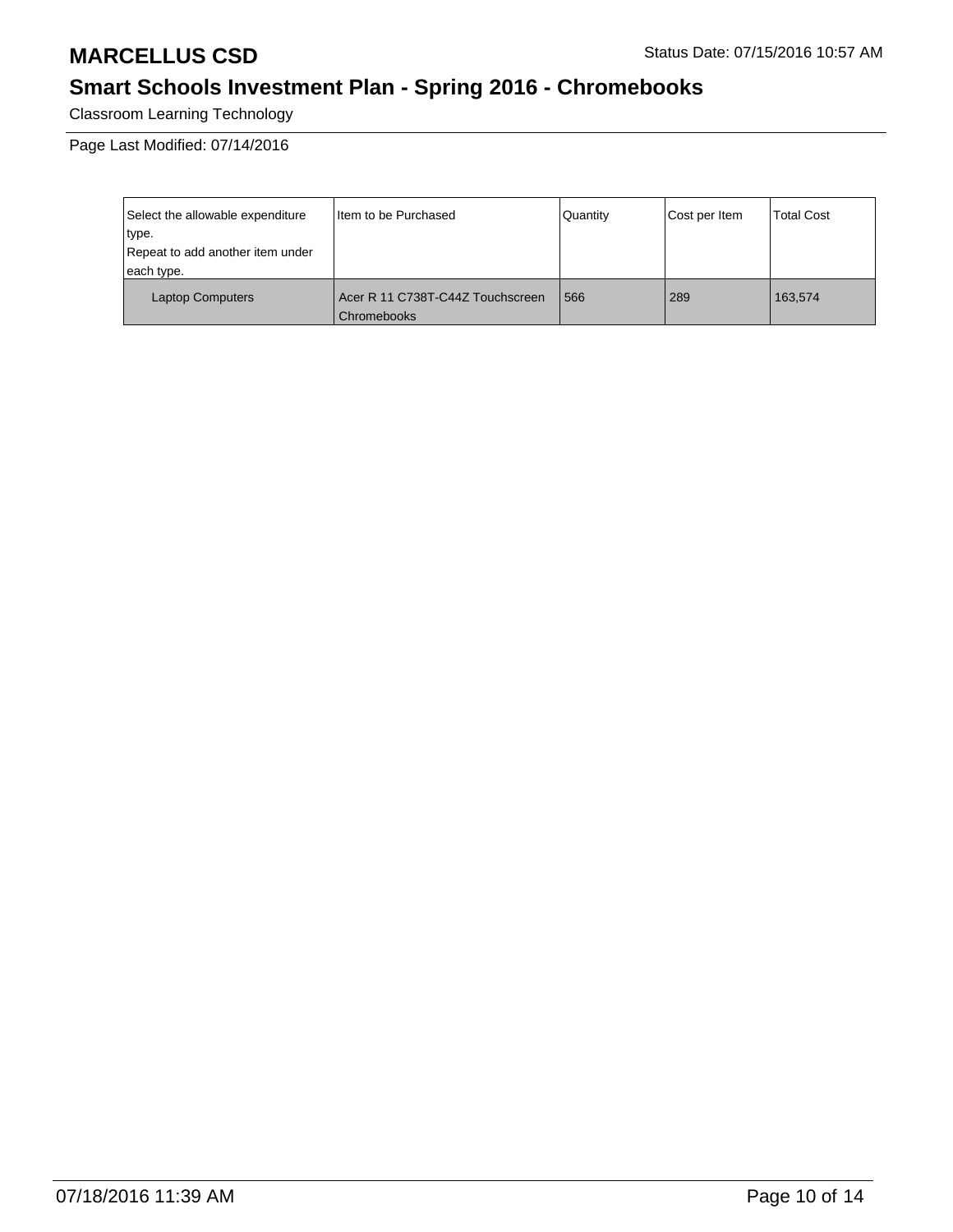Pre-Kindergarten Classrooms

Page Last Modified: 07/14/2016

**1. Provide information regarding how and where the district is currently serving pre-kindergarten students and justify the need for additional space with enrollment projections over 3 years.**

(No Response)

- **2. Describe the district's plan to construct, enhance or modernize education facilities to accommodate prekindergarten programs. Such plans must include:**
	- **Specific descriptions of what the district intends to do to each space;**
	- **An affirmation that pre-kindergarten classrooms will contain a minimum of 900 square feet per classroom;**
	- **The number of classrooms involved;**
	- **The approximate construction costs per classroom; and**
	- **Confirmation that the space is district-owned or has a long-term lease that exceeds the probable useful life of the improvements.**

(No Response)

**3. Smart Schools Bond Act funds may only be used for capital construction costs. Describe the type and amount of additional funds that will be required to support ineligible ongoing costs (e.g. instruction, supplies) associated with any additional pre-kindergarten classrooms that the district plans to add.**

(No Response)

**4. All plans and specifications for the erection, repair, enlargement or remodeling of school buildings in any public school district in the State must be reviewed and approved by the Commissioner. Districts that plan capital projects using their Smart Schools Bond Act funds will undergo a Preliminary Review Process by the Office of Facilities Planning.**

| <b>Project Number</b> |  |
|-----------------------|--|
| (No Response)         |  |

**5. If you have made an allocation for Pre-Kindergarten Classrooms, complete this table.**

**Note that the calculated Total at the bottom of the table must equal the Total allocation for this category that you entered in the SSIP Overview overall budget.**

|                                          | Sub-Allocation |
|------------------------------------------|----------------|
| Construct Pre-K Classrooms               | (No Response)  |
| Enhance/Modernize Educational Facilities | (No Response)  |
| <b>Other Costs</b>                       | (No Response)  |
| Totals:                                  |                |

| Select the allowable expenditure | litem to be purchased | Quantity      | Cost per Item | <b>Total Cost</b> |
|----------------------------------|-----------------------|---------------|---------------|-------------------|
| type.                            |                       |               |               |                   |
| Repeat to add another item under |                       |               |               |                   |
| each type.                       |                       |               |               |                   |
| (No Response)                    | (No Response)         | (No Response) | (No Response) | (No Response)     |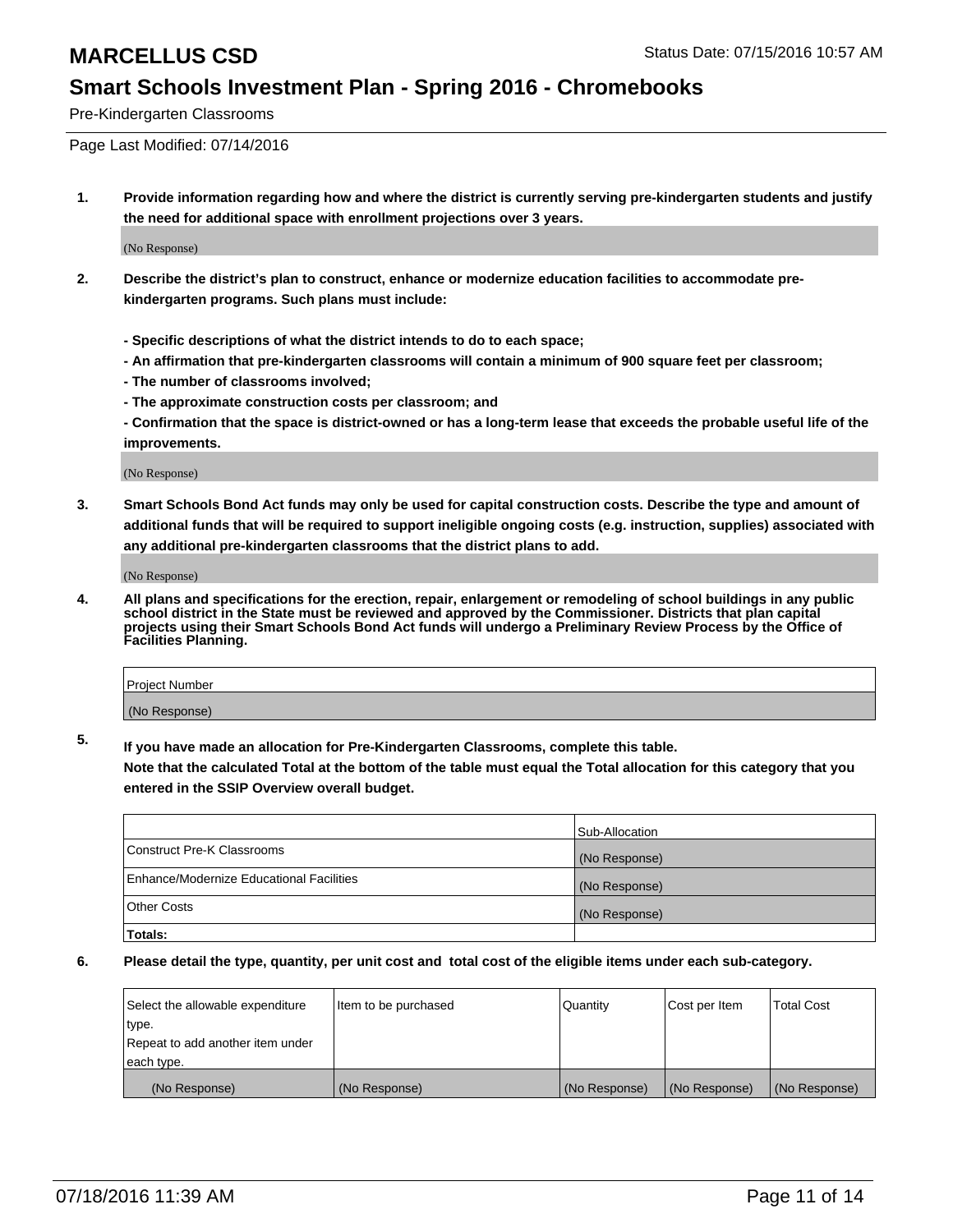Replace Transportable Classrooms

Page Last Modified: 07/14/2016

**1. Describe the district's plan to construct, enhance or modernize education facilities to provide high-quality instructional space by replacing transportable classrooms.**

(No Response)

**2. All plans and specifications for the erection, repair, enlargement or remodeling of school buildings in any public school district in the State must be reviewed and approved by the Commissioner. Districts that plan capital projects using their Smart Schools Bond Act funds will undergo a Preliminary Review Process by the Office of Facilities Planning.**

| Project Number |  |
|----------------|--|
| (No Response)  |  |

**3. For large projects that seek to blend Smart Schools Bond Act dollars with other funds, please note that Smart Schools Bond Act funds can be allocated on a pro rata basis depending on the number of new classrooms built that directly replace transportable classroom units.**

**If a district seeks to blend Smart Schools Bond Act dollars with other funds describe below what other funds are being used and what portion of the money will be Smart Schools Bond Act funds.**

(No Response)

**4. If you have made an allocation for Replace Transportable Classrooms, complete this table. Note that the calculated Total at the bottom of the table must equal the Total allocation for this category that you entered in the SSIP Overview overall budget.**

|                                                | Sub-Allocation |
|------------------------------------------------|----------------|
| Construct New Instructional Space              | (No Response)  |
| Enhance/Modernize Existing Instructional Space | (No Response)  |
| Other Costs                                    | (No Response)  |
| Totals:                                        |                |

| Select the allowable expenditure | Item to be purchased | Quantity      | Cost per Item | <b>Total Cost</b> |
|----------------------------------|----------------------|---------------|---------------|-------------------|
| type.                            |                      |               |               |                   |
| Repeat to add another item under |                      |               |               |                   |
| each type.                       |                      |               |               |                   |
| (No Response)                    | (No Response)        | (No Response) | (No Response) | (No Response)     |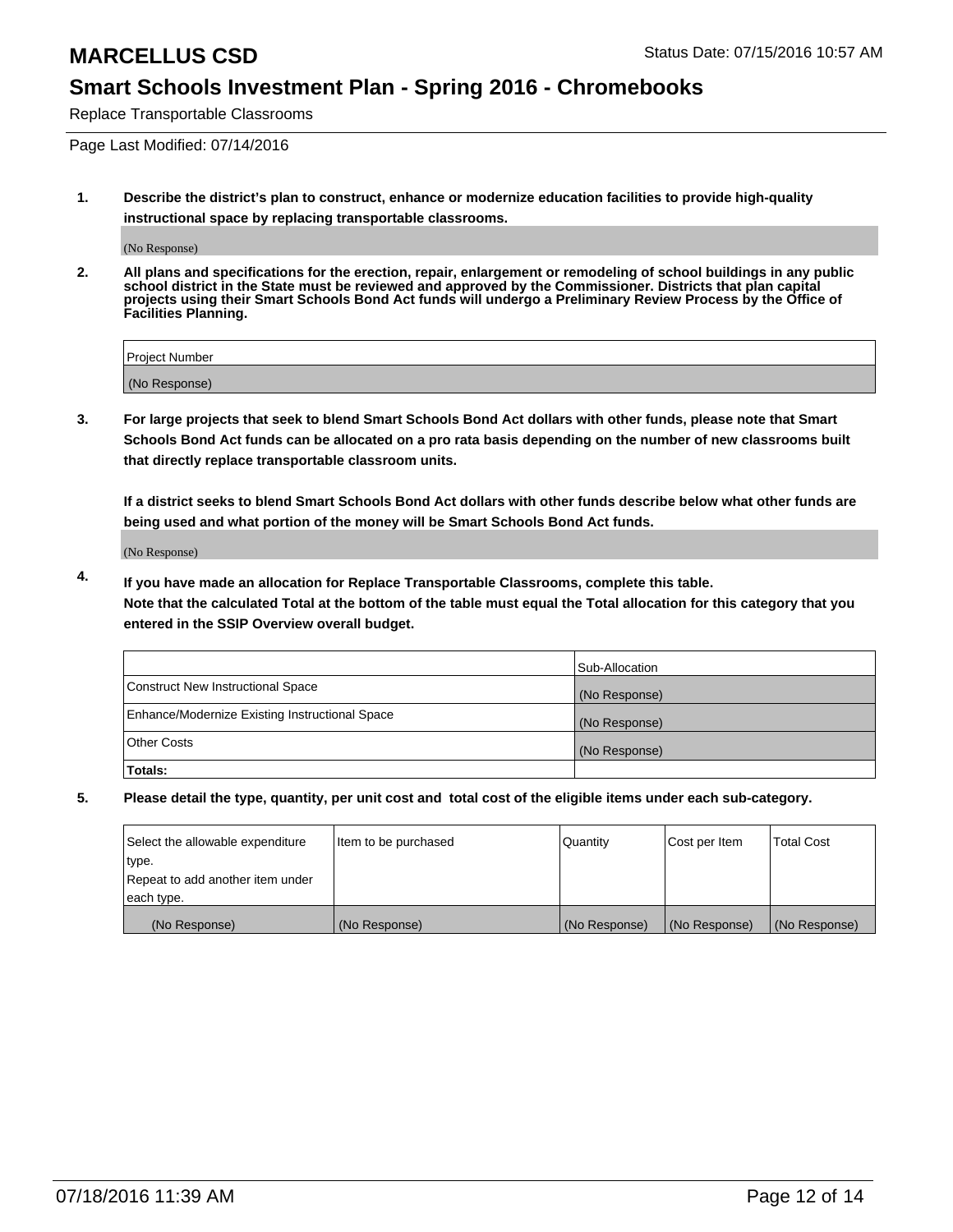High-Tech Security Features

Page Last Modified: 07/14/2016

**1. Describe how you intend to use Smart Schools Bond Act funds to install high-tech security features in school buildings and on school campuses.**

(No Response)

**2. All plans and specifications for the erection, repair, enlargement or remodeling of school buildings in any public school district in the State must be reviewed and approved by the Commissioner. Districts that plan capital projects using their Smart Schools Bond Act funds will undergo a Preliminary Review Process by the Office of Facilities Planning.** 

| Project Number |  |
|----------------|--|
| (No Response)  |  |

**3. Was your project deemed eligible for streamlined Review?**

| H | Yes |  |
|---|-----|--|
| П | Nο  |  |

**4. Include the name and license number of the architect or engineer of record.**

| Name          | License Number |
|---------------|----------------|
| (No Response) | (No Response)  |

**5. If you have made an allocation for High-Tech Security Features, complete this table.**

**Note that the calculated Total at the bottom of the table must equal the Total allocation for this category that you entered in the SSIP Overview overall budget.**

|                                                      | Sub-Allocation |
|------------------------------------------------------|----------------|
| Capital-Intensive Security Project (Standard Review) | (No Response)  |
| <b>Electronic Security System</b>                    | (No Response)  |
| <b>Entry Control System</b>                          | (No Response)  |
| Approved Door Hardening Project                      | (No Response)  |
| <b>Other Costs</b>                                   | (No Response)  |
| Totals:                                              |                |

| Select the allowable expenditure | litem to be purchased | Quantity      | Cost per Item | <b>Total Cost</b> |
|----------------------------------|-----------------------|---------------|---------------|-------------------|
| type.                            |                       |               |               |                   |
| Repeat to add another item under |                       |               |               |                   |
| each type.                       |                       |               |               |                   |
| (No Response)                    | (No Response)         | (No Response) | (No Response) | (No Response)     |